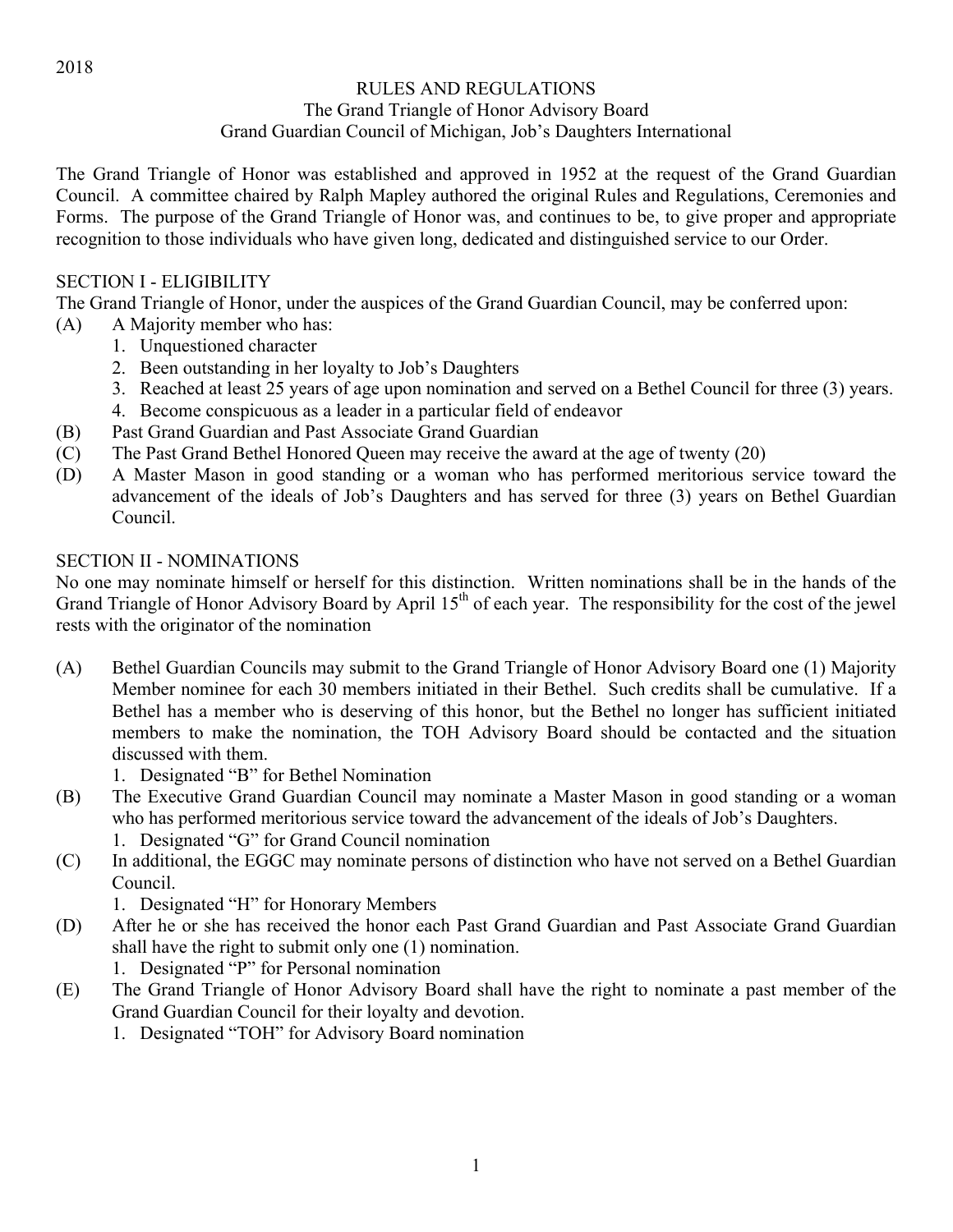2018

### SECTION III - REQUIRED VOTE

- (A) The unanimous vote of the members of the Grand Triangle of Honor Advisory Board shall be required to elect a nominee to receive the Grand Triangle of Honor.
- (B) The unanimous vote of the members of the Executive Grand Guardian Council shall be required to elect a nominee to receive the Grand Triangle of Honor.
- (C) A majority vote of the members of the Grand Guardian Council at its Annual Session shall be required to approve the report of the Grand Triangle of Honor.
- (D) The originator of the nomination shall be notified by registered mail (return receipt requested) if their nomination is declined within 30 days of the Annual Session of the GGC.

### SECTION IV - CONFERRING THE HONOR

- (A) This honor will be conferred upon a nominee in two (2) parts, according to the ceremonies as prescribed by the Grand Inspector General and the Grand Triangle of Honor Advisory Board. The first part is Private and can only be witnessed by members of the Grand Triangle of Honor. The second part is conferred in a Public Ceremony.
- (B) This Honor may be conferred at the Annual Session of the Grand Guardian Council, or at any other time provided approval is given by the Grand Inspector General and the Grand Triangle of Honor Advisory Board.

## SECTION V - GRAND TRIANGLE OF HONOR ADVISORY BOARD

- (A) There are to be seven members, four (4) women and three (3) men on the Advisory Board, serving staggered terms of seven (7) years each.
- (B) An Advisory Board member must be a member of the Grand Triangle of Honor.
- (C) There will be only one replacement in any given year unless another is mandated by an emergency situation.
- (D) The GTOH Advisory Board Member, having served the appointed term, shall not be eligible for reappointment until one (1) year after his or her term has expired.
- (E) A letter will be mailed with the Annual Triangle of Honor Dinner Announcement (usually March) and published in the Michigan Messenger, or any other means deemed appropriate by the Grand Inspector General, requesting that any person interested in serving on the Advisory Board should send a Letter of Intent to the Grand Inspector General by April 15.
- (F) Individual Members of the Grand Guardian Council may recommend a holder of the Triangle of Honor for the Advisory Board, with the consent of that person. This recommendation must reach the Grand Inspector General by April 15 of each year.
- (G) Any hold of the Triangle of Honor may recommend a holder of the Triangle of Honor for the Advisory Board, with the consent of that person. This recommendation must reach the Grand Inspector General by April 15 of each year.
- (H) The Grand inspector General will present the Letters of Intent to the Grand Triangle of Honor Advisory Board for review.
- (I) By a majority vote, the Grand Triangle of Honor Advisory Board will select one person from the Letters of Intent to join the Advisory Board.
- (J) This name shall be submitted to the Executive Grand Guardian Council at the same time the current list of nominations to receive the Honor is submitted.
- (K) Announcement of the new Advisory Board Member will be made at the Grand Session each year as part of the Grand Triangle of Honor report.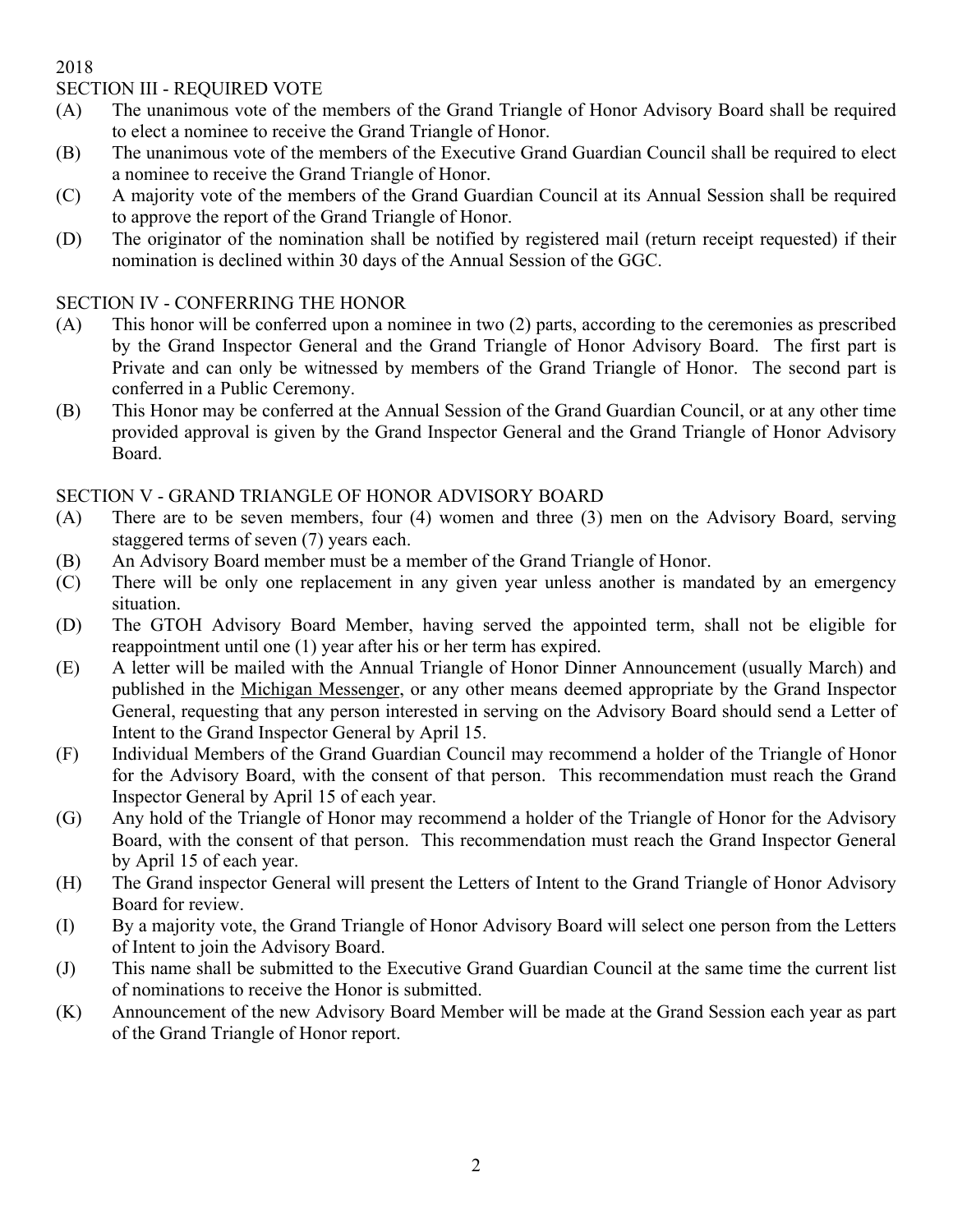- 2018
- (L) The Advisory Board has the authority to remove Board Members for good and sufficient reasons, which include, but are not limited to:
	- 1. Legal issues
	- 2. Proven criminal activity
	- 3. Removal from membership in any Masonic organization
	- 4. Failure to perform the responsibilities of the Board
	- 5. Loss of the Triangle of Honor, see below
	- 6. Loss of CAV Status for any reason

# (M) Communications:

- 1. In January of each year, the TOH Advisory Board shall send a letter to each Bethel soliciting nominations from their Executive Bethel Guardian Council.
- 2. In February of each year, each recipient announced previously shall receive written notification of their nomination, the time and place of their investiture and requesting who shall present them with their honor at the upcoming Grand Session.

## SECTION VI - OFFICERS AND COMMITTEES

- (A) The Grand Triangle of Honor Advisory Board shall elect a Grand Inspector General, Deputy Grand Inspector General and Secretary, who are all members of the Grand Triangle of Honor Advisory Board.
- (B) It shall be the duty of the Grand Inspector General to:
	- 1. Have general supervision over the Grand Triangle of Honor
	- 2. Obligate the Honored Members
	- 3. Be responsible for preserving the qualification for members and the continuance of the high ideals of the members after they have received the honor.
	- 4. Appoint an Appeals and Grievances committee
- (C) The Grand Inspector General may withhold the conferring of this Honor or ceremony if deemed to be in the best interest of the International Order of Job's Daughters, with the approval of the Grand Triangle of Honor Advisory Board.
- (D) The Grand Inspector General, with the approval of two-thirds (2/3) the Grand Triangle of Honor Advisory Board, may revoke the Honor and recall the jewel for good and sufficient reasons,
	- A) The Triangle of Honor Member will be notified by Certified mail, return receipt requested.
	- B) The Triangle of Honor Member has the right to appeal this decision.
- (E) It shall be the duty of the Deputy Grand Inspector General to assist the Grand Inspector General in the performance of his or her duties.
- (F) It shall be the duty of the Secretary to:
	- 1. Keep an accurate record of all meetings of the Grand Triangle of Honor Advisory Board.
	- 2. Maintain all records of the Grand Triangle of Honor.
	- 3. Provide such information as requested by the Grand Inspector General
- (G) The appeals and Grievances committee shall be composed of three (3) members. One (1) new member shall be appointed for a three (3) year term each year. The Chairman shall have served on the committee for one (1) full year before being appointed Chairman.
	- 1. The duties of this committee shall be to investigate all appeals made to it by a member of the Triangle of Honor and to recommend disposition thereof to the Advisory Board.